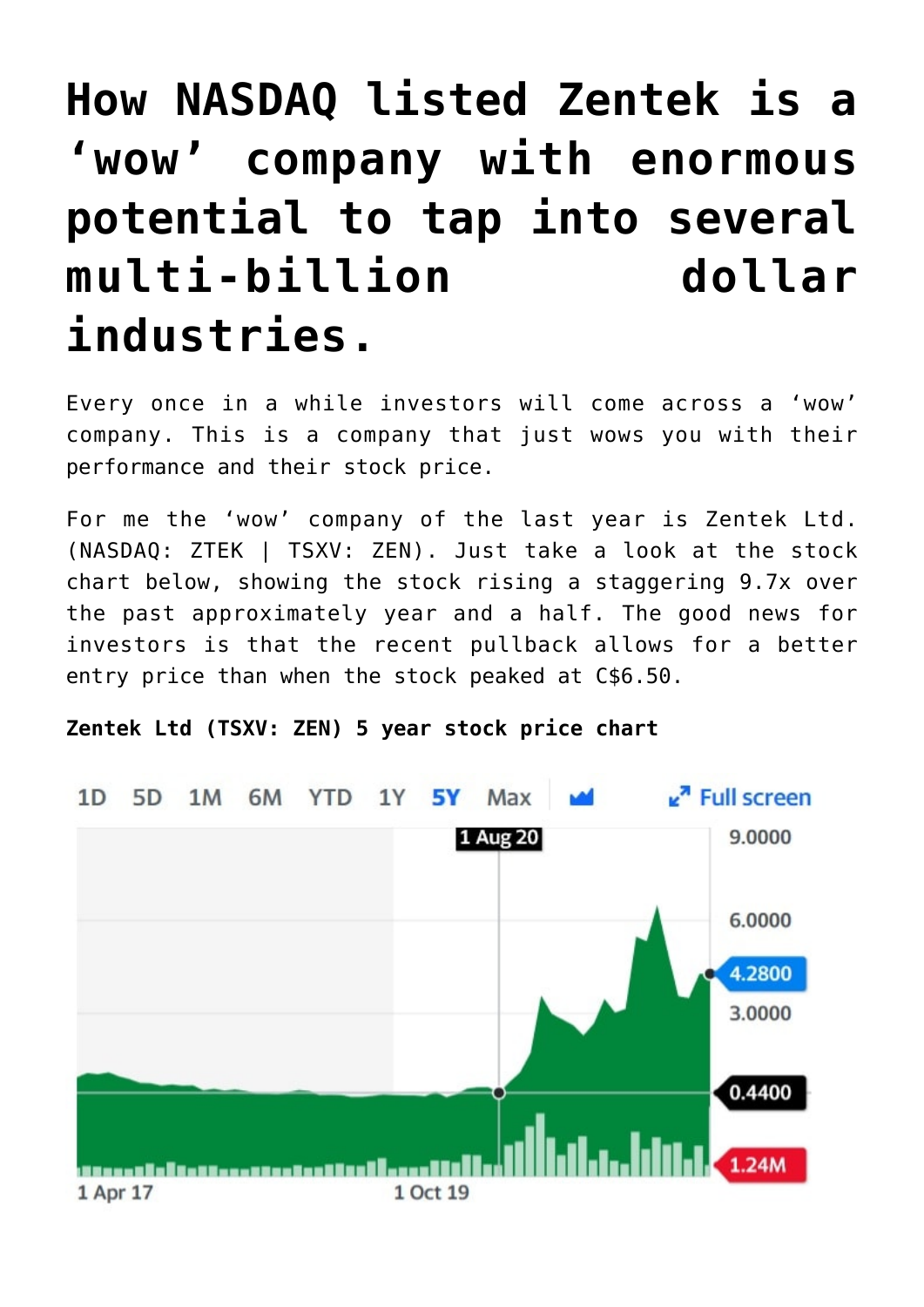## Source: [Yahoo Finance](https://au.finance.yahoo.com/quote/ZEN.V/)

Today I give a brief summary of Zentek for new investors and an update on their progress in 2022.

### **Zentek's business summary**

Zentek [describe](https://investorintel.com/iintel-members/zentek-ltd/) themselves as "an IP development and commercialization company focused on next-gen healthcare solutions in the areas of prevention, detection and treatment." I prefer to think of them as a nanotechnology and graphene company (they were formerly known as ZEN Graphene Solutions) that has expanded into multiple areas of commercialization; particularly into the healthcare sector with a product for prevention, detection and treatment of numerous pathogens.

Areas/products of commercialization for Zentek include:

**[ZenGUARD™](https://www.zentek.com/prevention/)** – A patent-pending 'graphene-silver coating' shown to have [99% antimicrobial activity](https://investorintel.com/markets/biotech-healthcare/biotech-news/zen-graphene-solutions-develops-graphene-based-ink-with-99-virucidal-activity-against-covid-19/), including against COVID-19. The coating can be used for PPE applications (including nitrile gloves, gowns, footwear coverings and surgical caps) and also in air purifiers. [According to](https://www.zentek.com/prevention/) Zentek: "ZenGUARD™-coated masks removed 98.9% more bacteria and 97.8% more virus compared to a typical ASTM Level 3, 3-ply uncoated, resulting in over 99.99% BFE and VFE ratings." ZenGUARD™ has [Health Canada](https://investorintel.com/markets/biotech-healthcare/biotech-news/zen-graphene-solutions-and-trebor-rx-announce-health-canada-approval-for-zenguard-mask/) [approval](https://investorintel.com/markets/biotech-healthcare/biotech-news/zen-graphene-solutions-and-trebor-rx-announce-health-canada-approval-for-zenguard-mask/) (Medical Device Establishment License, "MDEL") and [production facilities are being readied](https://investorintel.com/markets/biotech-healthcare/biotech-news/zentek-provides-corporate-update-2/) for [first](https://investorintel.com/markets/biotech-healthcare/biotech-news/zentek-announces-first-direct-orders-under-its-medical-device-establishment-license/)

[orders.](https://investorintel.com/markets/biotech-healthcare/biotech-news/zentek-announces-first-direct-orders-under-its-medical-device-establishment-license/) Zentek is commercializing ZENGuard™ with mask manufacturer Trebor Rx, but can also work with other manufacturers.

- **[Pathogen Detection Technology](https://www.zentek.com/detection/)** (aptamer-enabled) A low cost, rapid, saliva testing, scalable technology to detect numerous pathogens, initially to be used for COVID-19 testing.
- **[Antimicrobial therapies](https://www.zentek.com/treatment/)** In-vitro testing shows [99.9%](https://www.zentek.com/news/zen-graphene-solutions-develops-novel-graphene-based-potential-treatment-for-bacterial-and-viral-infections-in-humans/)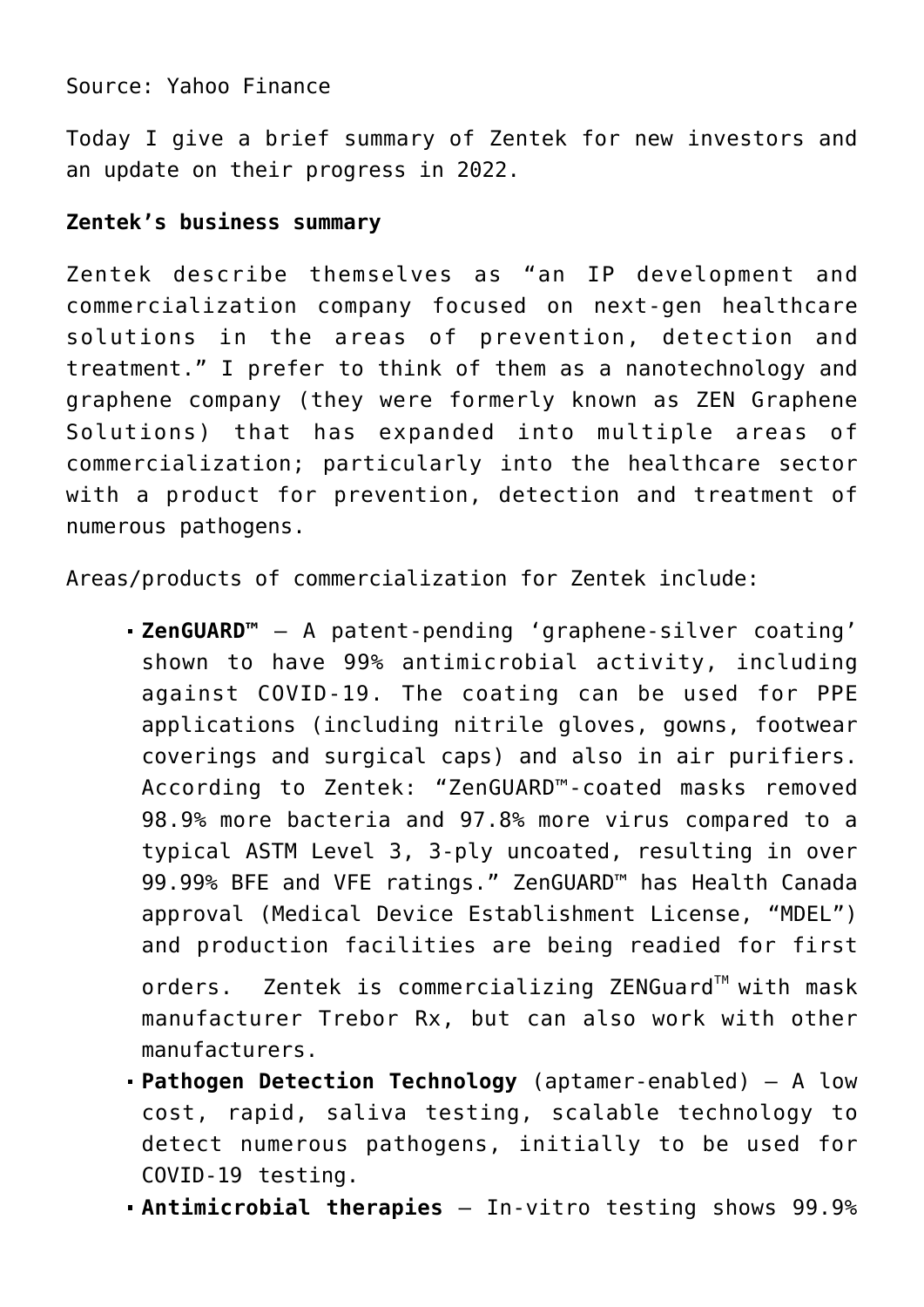[effectiveness](https://www.zentek.com/news/zen-graphene-solutions-develops-novel-graphene-based-potential-treatment-for-bacterial-and-viral-infections-in-humans/) against bacteria, fungi and viruses.

- **Air conditioner filter coating** Zentek has experimented with past partners to use graphene oxide coated filters to help remove moisture from the air and make air conditioners up to [75% more energy efficient.](https://investorintel.com/investorintel-video/dr-dube-discusses-competitive-graphene-technology-and-the-recent-testing-partnership-between-zen-the-royal-canadian-navy-and-evercloak/)
- **[Icephobic graphene coatings](https://www.zentek.com/discover-nanotechnology/next-gen-materials/)** Potential to significantly increase safety for vehicles such as drones, aircraft, ocean vessels, wind turbines, and other applications where, in cold weather climates, there is the potential for ice to accrete on surfaces. An 'icephobic' surface repels ice build up.
- **Others** Graphene tires, graphene in concrete, [fuel](https://www.zentek.com/discover-nanotechnology/clean-tech/) [additives](https://www.zentek.com/discover-nanotechnology/clean-tech/) (potential to reduce GHG emissions from diesel and bio-diesel fuels by as much as 10%), and graphene for batteries.

## **Zentek's latest news and progress in 2022**

Zentek announced on [February 18, 2022](https://investorintel.com/markets/biotech-healthcare/biotech-news/zentek-announces-development-of-graphene-wrapped-silicon-anodes/) the development of graphene-wrapped silicon anodes. Zentek CEO Greg Fenton [stated](https://investorintel.com/markets/biotech-healthcare/biotech-news/zentek-announces-development-of-graphene-wrapped-silicon-anodes/): "Not only were the researchers able to demonstrate good performance with laboratory-scale half-cells, the performance was also validated with commercial lithium iron phosphate cathodes suggesting they could be a drop-in solution for enhancing already available battery technologies. We look forward to continuing our support of their research and development to potentially bring this technology to market. The company has begun discussions with a potential industry partner."

As [reported](https://investorintel.com/markets/biotech-healthcare/biotech-news/zentek-provides-corporate-update-2/) on February 28, 2022, Zentek's Guelph production facility is now fully licensed and permitted for ZenGUARD™ production and substantially all equipment has been received to ramp-up industrial scale capacity. First orders have been received and the ZenGUARD™ international patent is due shortly. As [reported](https://investorintel.com/markets/biotech-healthcare/biotech-news/zentek-announces-binding-letter-of-intent-with-gmaf-circular-medico-for-zenguardtm-enhanced-circular-ppetm/) on January 13, Zentek has entered into a binding letter of intent with GMAF Circular Medico ApS to produce and sell ZENGuard™-enhanced GMAF trademarked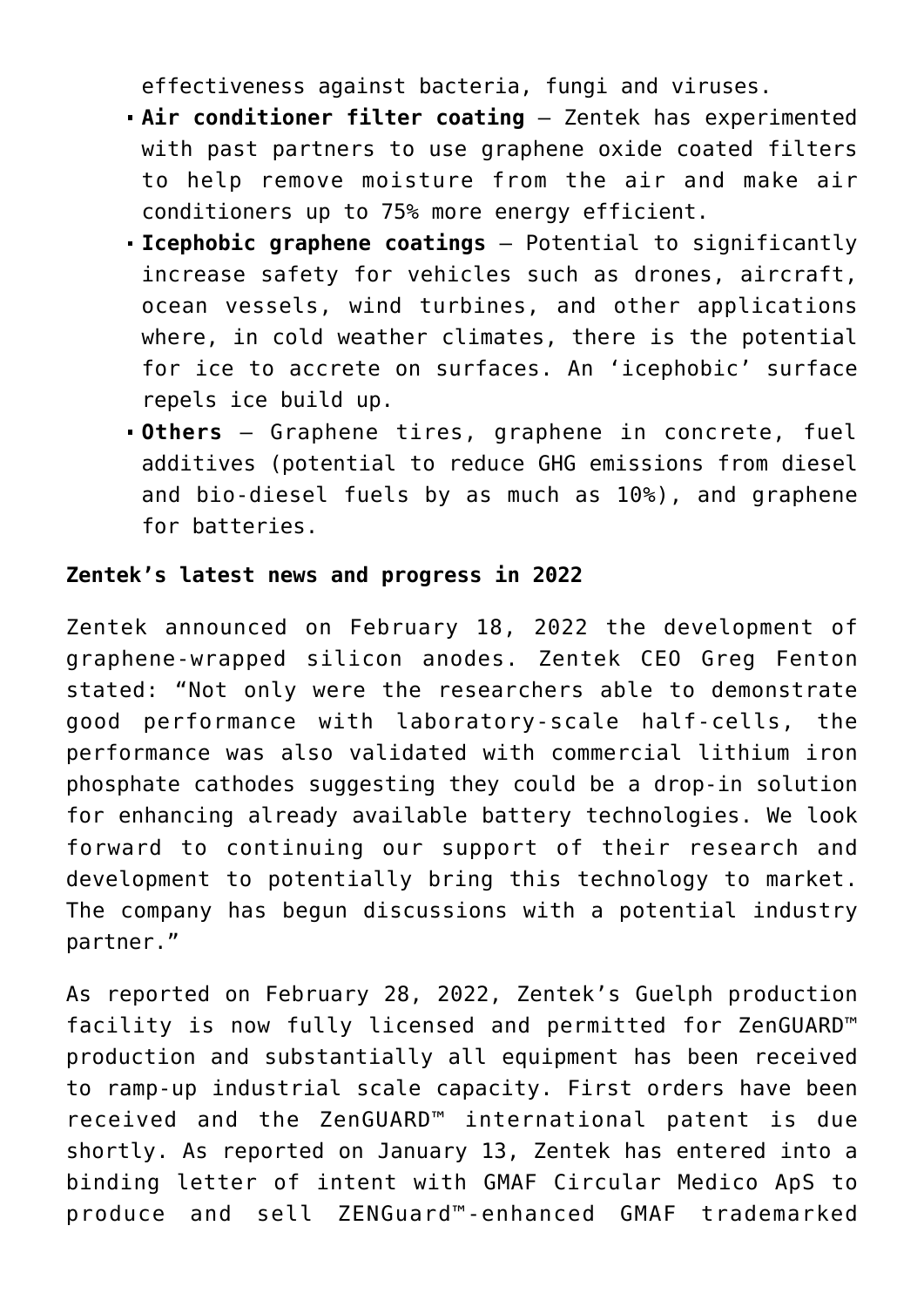recyclable surgical masks.

With regards to the Pathogen Detection Technology, Zentek [continues to work to bring the product to market](https://investorintel.com/markets/biotech-healthcare/biotech-news/zentek-provides-corporate-update-2/) as soon as practicable, which will require having a working prototype prepared, having conducted baseline studies, and having made applications to regulatory bodies.

With regards to Zentek's icephobic coatings, they are currently [undergoing full flight trials](https://investorintel.com/markets/biotech-healthcare/biotech-news/zentek-provides-corporate-update-2/) on a specially equipped research aircraft under real world ice-forming weather conditions.

**Zentek's new manufacturing facility in Guelph, Ontario, Canada is set for commissioning shortly**

#### **Manufacturing Centre**

#### **1123 York Rd.** Guelph, Ontario, N1E 6Z1

Zentek's Manufacturing Centre is 25,680 square feet of a newly built industrial zoning space in Guelph, Ontario. Zentek has successful ramp up from bench scale production to pilot scale capacity, which currently exceeds the amount required to coat 30 million masks per month. The engineering work on Zentek's industrial plant, which has an estimated capacity to coat the equivalent of 800 million masks per month, is completed and is now in the procurement stage. Zentek expects the build out, and commissioning of the plant will be completed during Q1, 2022. This facility will give us the scale we need for our current obligations and for the demand we expect to have in the future.

## Source: [Zentek website](https://www.zentek.com/our-story/facilities/)

## **Closing remarks**

Zentek really is a 'wow' company with enormous potential to tap into several multi-billion dollar industries. Focusing on pathogens (viruses, bacteria, fungi) prevention, detection, and treatment is simply staggering. Then there are multiple other applications for Zentek's products, the most recent being graphene-wrapped silicon anodes that can potentially be used to create better EV batteries and the icephobic coatings